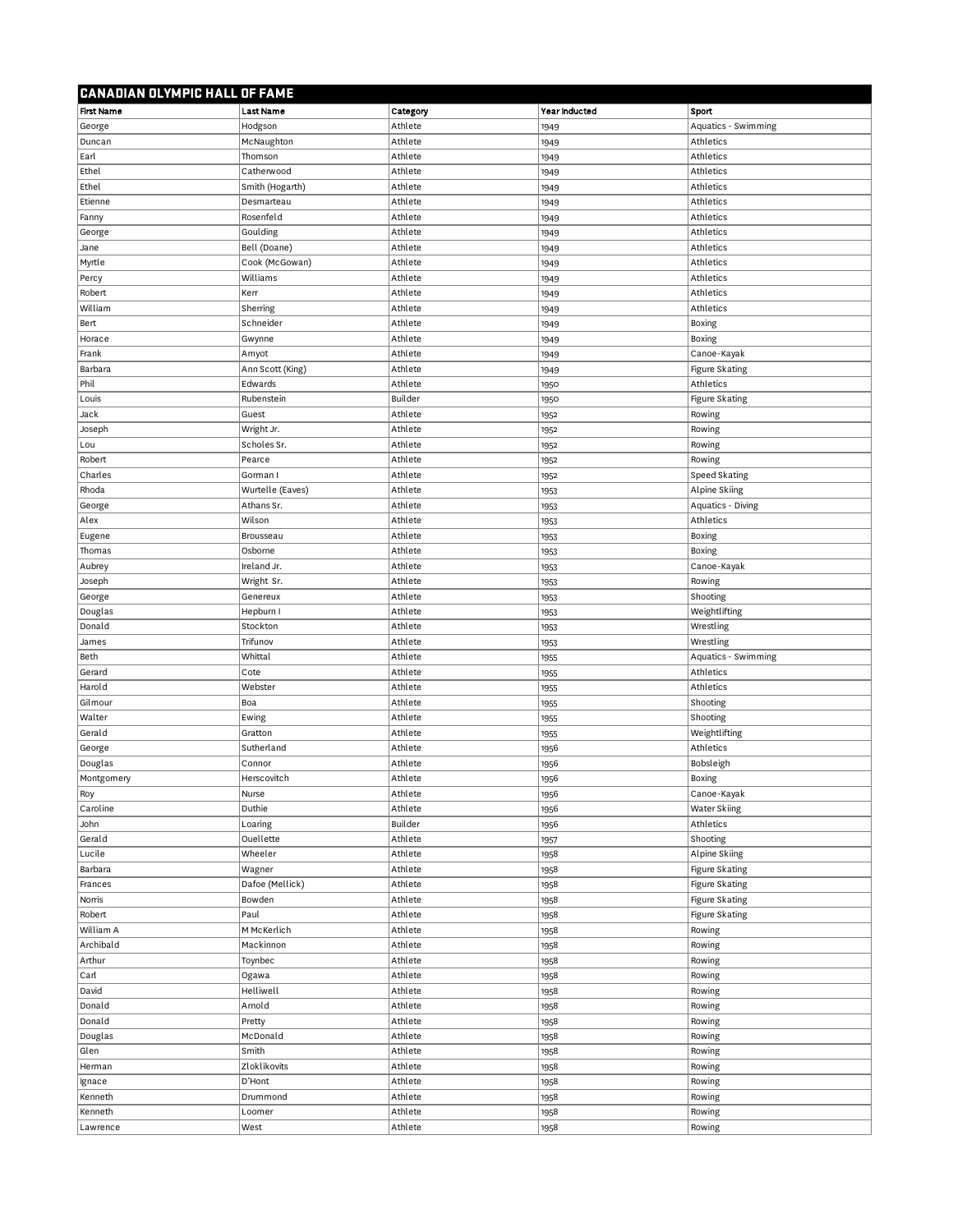| Phillip        | Keuber               | Athlete            | 1958         | Rowing                   |
|----------------|----------------------|--------------------|--------------|--------------------------|
| Raymond        | Sierpina             | Athlete            | 1958         | Rowing                   |
| Richard        | McClure              | Athlete            | 1958         | Rowing                   |
| Robert         | Wilson               | Athlete            | 1958         | Rowing                   |
|                |                      |                    |              |                          |
| Thomas         | Harris               | Athlete            | 1958         | Rowing                   |
| Calvin         | <b>Bricker</b>       | Athlete            | 1960         | Athletics                |
| Cyril          | Coaffee              | Athlete            | 1960         | Athletics                |
| Tom            | Longboat             | Athlete            | 1960         | Athletics                |
| Ernestine      | Russell (Weaver)     | Athlete            | 1960         | Gymnastics               |
| Henry          | Hudson               | Athlete            | 1960         | Wrestling                |
| Joseph         | Schleimer            | Athlete            | 1960         | Wrestling                |
|                |                      |                    |              |                          |
| Fred           | Tees                 | Builder            | 1960         | Athletics                |
| John           | Howard Crocker       | Builder            | 1960         | Athletics                |
| Walter         | Knox                 | Builder            | 1960         | Athletics                |
| Ernest         | Dalton               | Builder            | 1960         | Fencing                  |
| Claude         | Robinson             | Builder            | 1960         | Ice Hockey               |
| William        | Northey              | Builder            | 1960         | Ice Hockey               |
| Patrick        | Mulqueen             | Builder            | 1960         | Rowing                   |
|                |                      |                    |              |                          |
| Thomas         | Louden               | Builder            | 1960         | Rowing                   |
| Arthur         | Lamb                 | Builder            | 1960         |                          |
| Frederick      | Henshaw              | Builder            | 1960         |                          |
| George         | Higginbottom         | Builder            | 1960         |                          |
| George         | Machum               | Builder            | 1960         |                          |
| George         | Starke               | Builder            | 1960         |                          |
| J.A.           | Jackson              | Builder            | 1960         |                          |
|                |                      |                    |              |                          |
| James          | Merrick              | Builder            | 1960         |                          |
| John           | Leslie               | Builder            | 1960         |                          |
| M.M.           | Robinson             | Builder            | 1960         |                          |
| Nelson         | Hart                 | Builder            | 1960         |                          |
| Norton         | Crow                 | Builder            | 1960         |                          |
| W.E.           | Findlay              | Builder            | 1960         |                          |
| Robina         | Higgins (Haight)     | Athlete            | 1961         | Athletics                |
|                |                      |                    |              |                          |
| Earl           | McCready             | Athlete            | 1961         | Wrestling                |
| Percy          | Nobbs                | Builder            | 1961         | Fencing                  |
| Eric           | Coy                  | Athlete            | 1963         | Athletics                |
| Harry          | Jerome               | Athlete            | 1963         | Athletics                |
| Sydney         | Halter               | Builder            | 1963         | Ice Hockey               |
| Kenneth        | Yost                 | Builder            | 1963         |                          |
| Hilda          | Strike (Sisson)      | Athlete            | 1964         | Athletics                |
| John           |                      | Builder            |              | Athletics                |
|                | Davies               |                    | 1964         |                          |
| Dennis         | White                | Builder            | 1964         | Boxing                   |
| Aileen         | Meagher              | Athlete            | 1965         | Athletics                |
| William        | Crothers             | Athlete            | 1965         | Athletics                |
| Donald         | Buddo                | Builder            | 1965         | Athletics                |
| James          | Worrall              | Builder            | 1965         | Athletics                |
| Margaret       | Lord                 | Builder            | 1965         | Athletics                |
|                | Burns                | Builder            |              |                          |
| Leo            |                      |                    | 1965         |                          |
| Charles        |                      |                    |              |                          |
|                | Higginbottom         | Builder            | 1966         |                          |
| George         | Duthie               | Builder            | 1966         |                          |
| Wilhelm        | Weiler               | Athlete            | 1967         | Gymnastics               |
| Neil           | Farrell              | Builder            | 1967         | Athletics                |
|                |                      | Athlete            | 1968         | Athletics                |
| Betty          | Taylor (Campbell)    |                    |              |                          |
| Laurence       | O'Connor             | Athlete            | 1968         | Athletics                |
| Nancy          | McCreadie            | Athlete            | 1968         | Athletics                |
| John           | Hamilton             | Builder            | 1968         | Ice Hockey               |
| Pierre         | St. Jean             | Athlete            | 1969         | Weightlifting            |
| Thomas         | Lord                 | Builder            | 1969         | Athletics                |
| Anne           | Heggtveit (Hamilton) | Athlete            | 1971         | Alpine Skiing            |
| Betsy          | Clifford (Higgins)   | Athlete            | 1971         | Alpine Skiing            |
|                |                      |                    |              |                          |
| Nancy          | Greene (Raine)       | Athlete            | 1971         | Alpine Skiing            |
| Elaine         | Tanner (Nahrgang)    | Athlete            | 1971         | Aquatics - Swimming      |
| Dorothy        | Lidstone             | Athlete            | 1971         | Archery                  |
| Frank          | Lukeman              | Athlete            | 1971         | Athletics                |
| Dorothy        | Walton               | Athlete            | 1971         | Badminton                |
| Douglas        | Anakin               | Athlete            | 1971         | Bobsleigh                |
| John           | Emery                | Athlete            | 1971         | Bobsleigh                |
|                |                      |                    |              |                          |
| Peter          | Kirby                | Athlete            | 1971         | Bobsleigh                |
| Victor         | Emery                | Athlete            | 1971         | Bobsleigh                |
| James<br>James | Day<br>Elder         | Athlete<br>Athlete | 1971<br>1971 | Equestrian<br>Equestrian |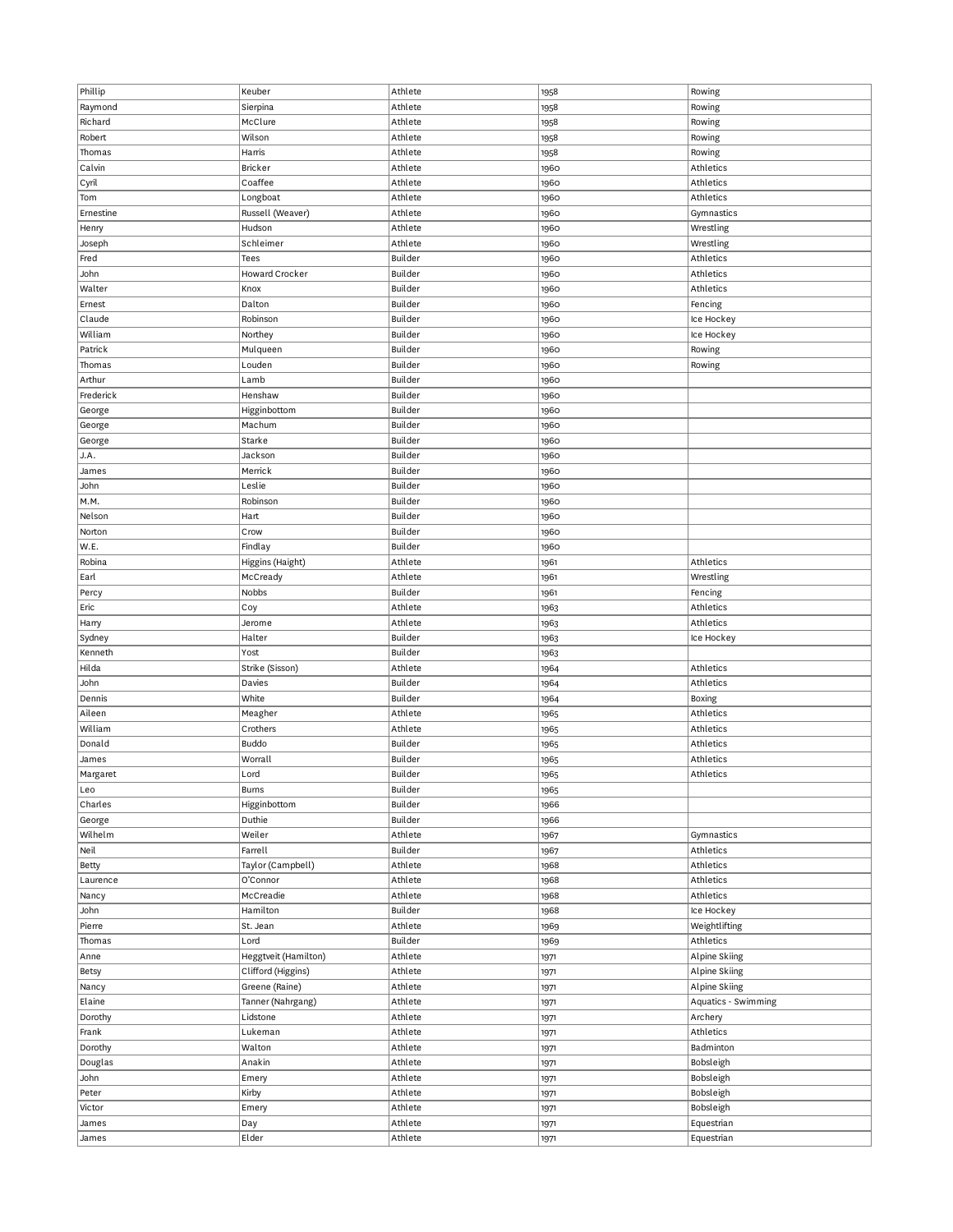| Thomas        | Gayford             | Athlete         | 1971 | Equestrian            |
|---------------|---------------------|-----------------|------|-----------------------|
| Ada           | Mackenzie           | Athlete         | 1971 | Golf                  |
| George        | Lyon                | Athlete         | 1971 | Golf                  |
| George        | Hungerford          | Athlete         | 1971 | Rowing                |
| Roger         | Jackson             | Athlete         |      | Rowing                |
|               |                     |                 | 1971 |                       |
| Jean          | Wilson              | Athlete         | 1971 | Speed Skating         |
| George        | Athans Jr.          | Athlete         | 1971 | Water Skiing          |
| Reginald      | Stevenson           | Athlete         | 1971 | Yachting              |
| Frank         | Clement             | Builder         | 1971 | Canoe-Kayak           |
| Kenneth       | Farmer              | Builder         | 1971 | Ice Hockey            |
| Robert        | Watt                | Builder         | 1971 | Tennis                |
|               |                     |                 |      |                       |
| Munroe        | Bourne              | Athlete         | 1972 | Aquatics - Swimming   |
| Phyllis       | Dewar (Lowery)      | Athlete         | 1972 | Aquatics - Swimming   |
| Ralph         | Hutton              | Athlete         | 1972 | Aquatics - Swimming   |
| Claire        | Lovett (Ehman)      | Athlete         | 1972 | Badminton             |
| Donald        | Jackson             | Athlete         | 1972 | Figure Skating        |
| Donald        | McPherson           | Athlete         | 1972 | Figure Skating        |
| Maria         | Jelinek             | Athlete         |      |                       |
|               |                     |                 | 1972 | <b>Figure Skating</b> |
| Otto          | Jelinek             | Athlete         | 1972 | <b>Figure Skating</b> |
| Petra         | Burka               | Athlete         | 1972 | Figure Skating        |
| Jack          | Wright              | Athlete         | 1972 | Tennis                |
| Willard       | Crocker             | Athlete         | 1972 | Tennis                |
| Melville      | Rogers              | Builder         | 1972 | Figure Skating        |
|               |                     |                 |      |                       |
| George Nelles | Stacey              | Builder         | 1972 | Rowing                |
| Fred          | Oberlander          | Builder         | 1972 | Wrestling             |
| Mervin        | Ferguson            | Builder         | 1972 |                       |
| Bruce         | Robertson           | Athlete         | 1973 | Aquatics - Swimming   |
| James         | Ball                | Athlete         | 1973 | Athletics             |
| Jack          | Purcell             | Athlete         | 1973 | Badminton             |
| Richard       | Birch               | Athlete         |      | Badminton             |
|               |                     |                 | 1973 |                       |
| Karen         | Magnussen           | Athlete         | 1973 | Figure Skating        |
| Douglas       | Rogers              | Athlete         | 1973 | Judo                  |
| Bernard       | Schwengers          | Athlete         | 1973 | Tennis                |
| Robert        | Bedard              | Athlete         | 1973 | Tennis                |
| Robert        | Osborne             | Builder         | 1973 | Basketball            |
| Russell       | Coupland            | Builder         |      | Cycling               |
|               |                     |                 | 1973 |                       |
| Maurice       | Allan               | <b>Builder</b>  | 1973 | Weightlifting         |
| J.            | Vernon Pettigrew    | Builder         | 1973 | Wrestling             |
| Eva           | Dawes (Spinks)      | Athlete         | 1974 | Athletics             |
| Victor        | Pickard             | Athlete         | 1974 | Athletics             |
| Donald        | Smythe              | Athlete         | 1974 | Badminton             |
| Dallas        | Kirkey              | Builder         | 1974 | Athletics             |
|               |                     |                 |      |                       |
| Frank         | Hatashita           | Builder         | 1974 | Judo                  |
| Frank         | Read                | Builder         | 1974 | Rowing                |
| Mary          | Stewart (McIlwaine) | Athlete         | 1975 | Aquatics - Swimming   |
| Robert        | Pirie               | Athlete         | 1975 | Aquatics - Swimming   |
| John          | Fitzpatrick         | Athlete         | 1975 | Athletics             |
| Syl           | Apps                | Athlete         | 1975 | Athletics             |
| Ross          | Somerville          | Athlete         |      | Golf                  |
|               |                     |                 | 1975 |                       |
| John          | Primrose            | Athlete         | 1975 | Shooting              |
| Susan         | Nattrass            | Athlete         | 1975 | Shooting              |
| Richard       | Pound               | Athlete/Builder | 1975 | Aquatics - Swimming   |
| Paul          | Hauch               | Builder         | 1975 | Aquatics - Swimming   |
| Dorothy       | Forsyth             | Builder         | 1975 | Badminton             |
| Malcolm       | Watt                | Builder         | 1975 | Tennis                |
|               |                     |                 |      |                       |
| Kathy         | Kreiner (Phillips)  | Athlete         | 1976 | Alpine Skiing         |
| Alfred        | Phillips            | Athlete         | 1976 | Aquatics - Diving     |
| Irene         | MacDonald           | Athlete         | 1976 | Aquatics - Diving     |
| George        | Burleigh            | Athlete         | 1976 | Aquatics - Swimming   |
| Marjorie      | Shedd               | Athlete         | 1976 | Badminton             |
| John          | Andru               | Athlete         | 1976 | Fencing               |
|               |                     |                 |      |                       |
| Toller        | Cranston            | Athlete         | 1976 | <b>Figure Skating</b> |
| Danny         | MacDonald           | Athlete         | 1976 | Wrestling             |
| Jerry         | Shears              | Builder         | 1976 | Boxing                |
| Howard        | Radford             | Builder         | 1976 | Canoe-Kayak           |
| Sidney        | Dawes               | Builder         | 1976 | Ice Hockey            |
| George        | Denniston           | Builder         | 1976 | Wrestling             |
|               |                     |                 |      |                       |
| Kenneth       | McKenzie            | Builder         | 1976 |                       |
| Angela        | Coughlin (Arusoo)   | Athlete         | 1977 | Aquatics - Swimming   |
| Irene         | Pirie               | Athlete         | 1977 | Aquatics - Swimming   |
|               |                     |                 |      |                       |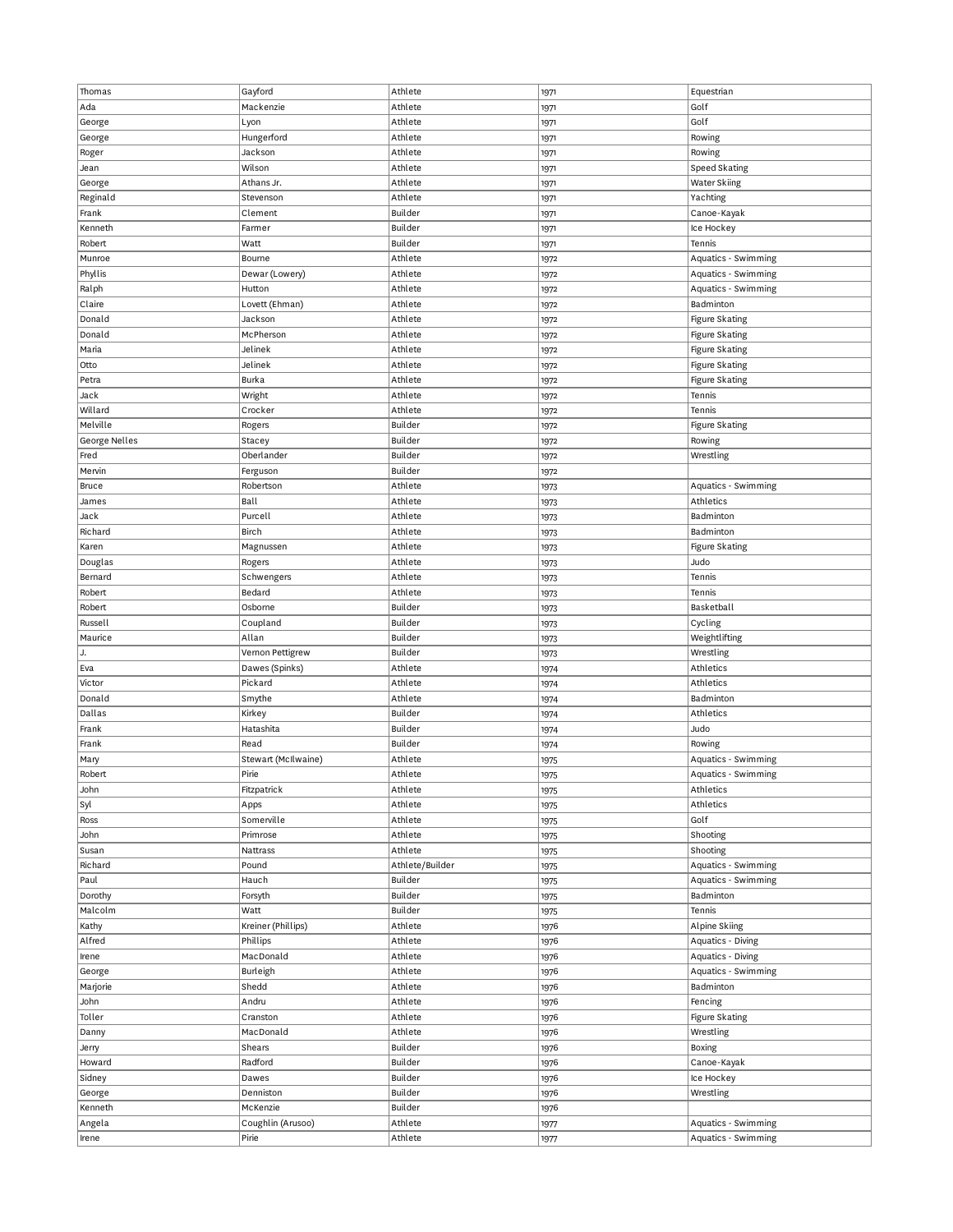| Phyllis        | Haslam              | Athlete            | 1977         | Aquatics - Swimming                        |
|----------------|---------------------|--------------------|--------------|--------------------------------------------|
| Benjamin       | Keeper              | Athlete            | 1977         | Athletics                                  |
| Dave           | Steen               | Athlete            | 1977         | Athletics                                  |
| F.J.           | Halbhaus            | Athlete            | 1977         | Athletics                                  |
| Lennie         | Hutton              | Athlete            | 1977         | Athletics                                  |
| William        | Parnell             |                    |              | Athletics                                  |
|                |                     | Athlete            |              |                                            |
| Sylvia         | Burka               | Athlete            | 1977         | Speed Skating                              |
| Dorothy        | Tinline             | Builder            | 1977         | Badminton                                  |
| Yoshio         | Senda               | Builder            | 1977         | Judo                                       |
| Harvey         | Hill                | Builder            | 1977         | Weightlifting                              |
| Paul           | McLaughlin          | Builder            | 1977         | Yachting                                   |
| Duncan         | Gillis              | Athlete            | 1979         | Athletics                                  |
| Edward         | Archibald           | Athlete            |              | Athletics                                  |
| $\overline{1}$ | Garfield MacDonald  |                    | 1979         |                                            |
|                |                     | Athlete            | 1979         | Athletics                                  |
| William        | Happenny            | Athlete            | 1979         | Athletics                                  |
| Henry          | Brock               | Builder            | 1980         |                                            |
| Helen          | Vanderburg          | Athlete            | 1982         | Aquatics - Synchronized Swimming           |
| Lucille        | Lessard             | Athlete            | 1982         | Archery                                    |
| Debbie         | Brill               | Athlete            | 1982         | Athletics                                  |
| Lillian        | Alderson            | Athlete            | 1982         | Athletics                                  |
| Marilyn        | Savage              | Builder            | 1982         | Gymnastics                                 |
|                |                     | Builder            |              |                                            |
| Frank          | Shaughnessy         |                    | 1982         |                                            |
| Gerry          | Sorensen            | Athlete            | 1983         | Alpine Skiing                              |
| Egon           | Beiler              | Athlete            | 1983         | Wrestling                                  |
| lan            | Hume                | Athlete/Builder    | 1983         | Athletics                                  |
| Ken            | Read                | Athlete            | 1984         | Alpine Skiing                              |
| Jocelyn        | Lovell              | Athlete            | 1984         | Cycling                                    |
| Gaetan         | Boucher             | Athlete            | 1984         | Speed Skating                              |
| Joel           | McClintock          | Athlete            | 1984         | Water Skiing                               |
| Steve          | Podborski           | Athlete            | 1985         | Alpine Skiing                              |
| Sylvie         | Bernier             | Athlete            | 1985         | <b>Aquatics - Diving</b>                   |
| Alex           | Baumann             | Athlete            |              | Aquatics - Swimming                        |
|                |                     |                    | 1985         |                                            |
| Anne           | Ottenbrite          | Athlete            | 1985         | Aquatics - Swimming                        |
| Victor         | Davis               | Athlete            | 1985         | Aquatics - Swimming                        |
| Lisa           | Buscombe            | Athlete            | 1985         | Archery                                    |
| Larry          | Cain                | Athlete            | 1985         | Canoe-Kayak                                |
| Barbara        | Underhill           | Athlete            | 1985         | Figure Skating                             |
| Paul           | Martini             | Athlete            | 1985         | Figure Skating                             |
| Lori           | Fung                | Athlete            | 1985         | Gymnastics                                 |
| Linda          | Thom                | Athlete            | 1985         | Shooting                                   |
| Carl           | Schwende            | Athlete/Builder    | 1985         | Fencing                                    |
| Patricia       | Ramage              | Builder            | 1985         | Biathlon                                   |
| Hugh           | Fisher              | Athlete            | 1986         | Canoe-Kayak                                |
| Sue            | Holloway            | Athlete            | 1986         | Canoe-Kayak                                |
|                |                     |                    |              |                                            |
| Hans           | Fogh                | Athlete            | 1986         | Yachting                                   |
| Robert         | Sleeth              | Builder            | 1986         | Canoe-Kayak                                |
| Shigetaka      | Sasaki              | Builder            | 1986         | Judo                                       |
| Beverley       | Boys                | Athlete            | 1987         | <b>Aquatics - Diving</b>                   |
| Carolyn        | Waldo               | Athlete            | 1987         | Aquatics - Synchronized Swimming           |
| Alain          | Laroche             | Athlete            | 1987         | Freestyle Skiing                           |
| Lloyd          | Langlois            | Athlete            | 1987         | Freestyle Skiing                           |
| Judy           | McClintock-Messer   | Athlete            | 1987         | Water Skiing                               |
| Norman         | Gloag               | Builder            | 1987         | Basketball                                 |
| Nail           | Campbell            | Builder            |              |                                            |
|                |                     |                    | 1987         | Rowing                                     |
| Allan          | Turnbull            | Builder            | 1987         | Wrestling                                  |
| Ben            | Johnson             | Athlete            | 1988         | Athletics                                  |
| Alwyn          | Morris              | Athlete            | 1988         | Canoe-Kayak                                |
| Gail           | Greenough           | Athlete            | 1988         | Equestrian                                 |
| Brian          | Orser               | Athlete            | 1988         | <b>Figure Skating</b>                      |
| Suzanne        | Francis-Morrow      | Athlete/Builder    | 1988         | <b>Figure Skating</b>                      |
| Don            | Lovo                | Builder            | 1988         | Archery                                    |
| Clifford       | Powell              | Builder            | 1988         | Bobsleigh                                  |
| Lennox         | Lewis               | Athlete            | 1989         | Boxing                                     |
| Elizabeth      | Manley              | Athlete            | 1989         | <b>Figure Skating</b>                      |
| Robert         | McCall              | Athlete            | 1989         | <b>Figure Skating</b>                      |
|                |                     |                    |              |                                            |
| Tracy          | Wilson-Kinsella     | Athlete            | 1989         | <b>Figure Skating</b>                      |
| George         | Mara                | Athlete/Builder    | 1989         | Ice Hockey                                 |
| lan            | Millar              | Athlete            | 1990         | Equestrian                                 |
| Kurt           |                     |                    |              |                                            |
| Sandor         | Browning<br>Kerekes | Athlete<br>Builder | 1990<br>1990 | <b>Figure Skating</b><br>Modern Pentathlon |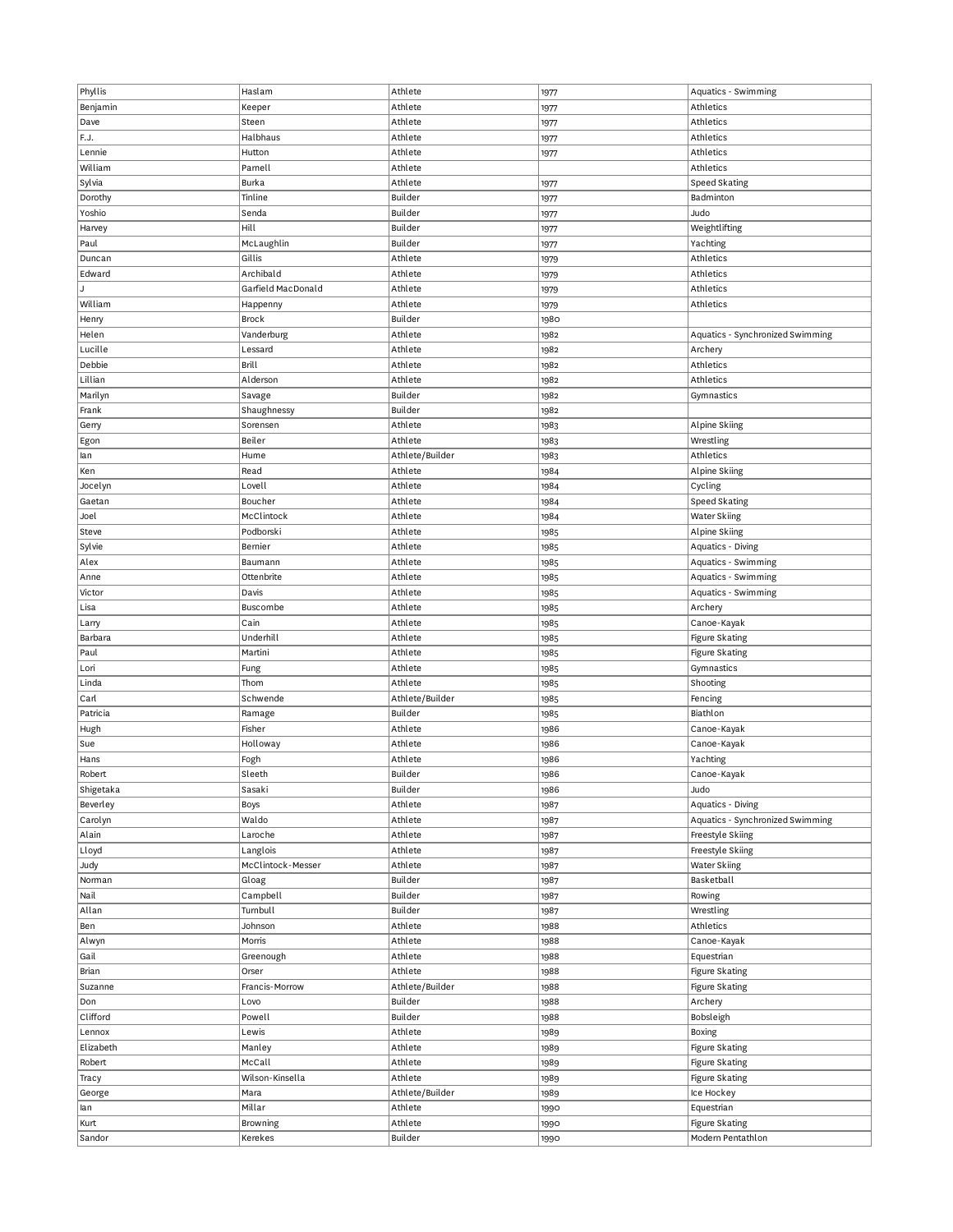| Fernand    | Landry              | Builder         | 1990 |                                  |
|------------|---------------------|-----------------|------|----------------------------------|
| Michelle   | Cameron             | Athlete         | 1991 | Aquatics - Synchronized Swimming |
|            |                     |                 |      |                                  |
| Sylvie     | Daigle              | Athlete         | 1991 | Speed Skating - Short Track      |
| Jack       | Donohue             | Builder         | 1991 | Basketball                       |
| Johnny     | Esaw                | Builder         | 1991 | Figure Skating                   |
| Alex       | Oakley              | Athlete         | 1992 | Athletics                        |
| Renn       | Crichlow            | Athlete         | 1992 | Canoe-Kayak                      |
|            |                     |                 |      |                                  |
| Silken     | Laumann             | Athlete         | 1992 | Rowing                           |
| Maryse     | Perreault           | Athlete         | 1992 | Speed Skating - Short Track      |
| Nathalie   | Lambert             | Athlete         | 1992 | Speed Skating - Short Track      |
| Joan       | McDonald            | Builder         | 1992 | Archery                          |
| Anton      | Furlani             | Builder         |      | Volleyball                       |
|            |                     |                 | 1992 |                                  |
| John       | Powell              | Builder         | 1992 |                                  |
| Kerrin     | Lee-Gartner         | Athlete         | 1993 | Alpine Skiing                    |
| Mark       | Tewksbury           | Athlete         | 1993 | Aquatics - Swimming              |
| Nancy      | Garapick            | Athlete         | 1993 | Aquatics - Swimming              |
|            |                     |                 |      |                                  |
| Mark       | McKoy               | Athlete         | 1993 | Athletics                        |
| Horst      | Bulau               | Athlete         | 1993 | Ski Jumping                      |
| Caroll-Ann | Alie                | Athlete         | 1993 | Yachting                         |
| Hank       | Lammens             | Athlete         | 1993 | Yachting                         |
| Donald     | Webb                | Builder         | 1993 | Aquatics - Diving                |
|            |                     |                 |      |                                  |
| Greg       | Joy                 | Athlete         | 1994 | Athletics                        |
| Andy       | Crosby              | Athlete         | 1994 | Rowing                           |
| Brenda     | Taylor              | Athlete         | 1994 | Rowing                           |
| Bruce      | Robertson           | Athlete         | 1994 | Rowing                           |
|            | Barber              | Athlete         |      |                                  |
| Darren     |                     |                 | 1994 | Rowing                           |
| Derek      | Porter              | Athlete         | 1994 | Rowing                           |
| Jennifer   | Barnes              | Athlete         | 1994 | Rowing                           |
| Jessica    | Munroe              | Athlete         | 1994 | Rowing                           |
| John       | Wallace             | Athlete         | 1994 | Rowing                           |
|            |                     |                 |      |                                  |
| Kathleen   | Heddle              | Athlete         | 1994 | Rowing                           |
| Kay        | Worthington         | Athlete         | 1994 | Rowing                           |
| Lesley     | Thompson            | Athlete         | 1994 | Rowing                           |
| Marnie     | McBean              | Athlete         | 1994 | Rowing                           |
| Megan      | Delehanty           | Athlete         | 1994 | Rowing                           |
|            |                     |                 |      |                                  |
| Michael    | Rascher             | Athlete         | 1994 | Rowing                           |
| Mike       | Forgeron            | Athlete         | 1994 | Rowing                           |
| Robert     | Marland             | Athlete         | 1994 | Rowing                           |
| Shannon    | Crawford            | Athlete         | 1994 | Rowing                           |
|            | Paul                |                 |      |                                  |
| Terry      |                     | Athlete         | 1994 | Rowing                           |
| Cathy      | Priestner           | Athlete         | 1994 | Speed Skating                    |
| Evert      | Bastet              | Athlete         | 1994 | Yachting                         |
| Al         | Morrow              | Builder         | 1994 | Rowing                           |
| Bert       | Taylor              | Builder         | 1994 | Wrestling                        |
|            |                     |                 |      |                                  |
| James      | Daly                | Builder         | 1994 |                                  |
| Karen      | Percy-Lowe          | Athlete         | 1995 | Alpine Skiing                    |
| Diane      | Jones Konihowski    | Athlete         | 1995 | Athletics                        |
| Jay        | Triano              | Athlete         | 1995 | Basketball                       |
| Frank      | Garner              | Athlete         |      | Canoe-Kayak                      |
|            |                     |                 | 1995 |                                  |
| James      | Naismith            | Builder         | 1995 | Basketball                       |
| Jean       | Grenier             | Builder         | 1995 | Speed Skating                    |
| Kelly      | Kryczka Irwin       | Athlete         | 1996 | Aquatics - Synchronized Swimming |
| Sharon     | Hambrook Boreyko    | Athlete         | 1996 | Aquatics - Synchronized Swimming |
|            |                     |                 |      |                                  |
| George     | Orton               | Athlete         | 1996 | Athletics                        |
| Sylvia     | Sweeney             | Athlete         | 1996 | Basketball                       |
| Abby       | Hoffman             | Athlete/Builder | 1996 | Athletics                        |
| Leslie     | Cliff               | Athlete         | 1997 | Aquatics - Swimming              |
| Lynn       | Williams            | Athlete         | 1997 | Athletics                        |
|            |                     |                 |      |                                  |
| Sammy      | Richardson          | Athlete         | 1997 | Athletics                        |
| Robert     | Adams               | Builder         | 1997 | Athletics                        |
| David      | King                | Builder         | 1997 | Ice Hockey                       |
| Tom        | Ponting             | Athlete         | 1998 | Aquatics - Swimming              |
| Jean-Marc  | Rozon               | Athlete         |      |                                  |
|            |                     |                 | 1998 | Freestyle Skiing                 |
| Gordon     | Audley              | Athlete         | 1998 | Speed Skating                    |
| Debbie     | Muir                | Builder         | 1998 | Aquatics - Synchronized Swimming |
| Robert     | Storey              | Builder         | 1998 | Bobsleigh                        |
| Joyce      | Slipp (Douthwright) | Athlete         | 1999 | Basketball                       |
|            |                     |                 |      |                                  |
| Randy      | Gregg               | Athlete         | 1999 | Ice Hockey                       |
| Garth      | Pischke             | Athlete         | 1999 | Volleyball                       |
| Andrew     | Pipe                | Builder         | 1999 | Basketball                       |
|            |                     |                 |      |                                  |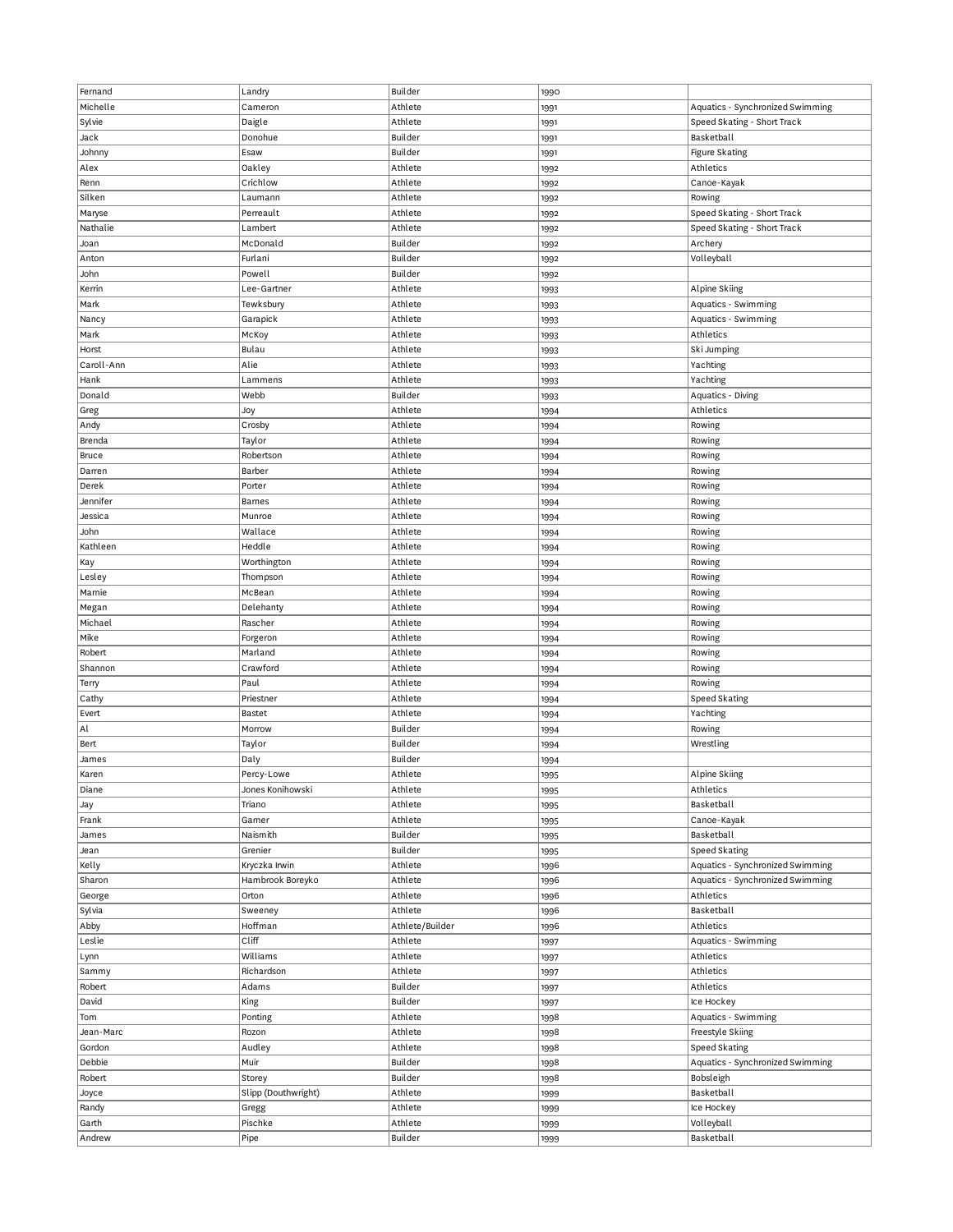| Ray                                                | Kokkonen         | Builder        | 1999        | Biathlon                         |
|----------------------------------------------------|------------------|----------------|-------------|----------------------------------|
| Laurie                                             | Graham           | Athlete        | 2000        | Alpine Skiing                    |
|                                                    |                  |                |             |                                  |
| Doug                                               | Bennett          | Athlete        | 2000        | Canoe-Kayak                      |
| Tricia                                             | Smith            | Athlete        | 2000        | Rowing                           |
| Dr.                                                | R. Tait McKenzie | Builder        | 2000        |                                  |
| Donald                                             | Dion             | Coach          | 2000        | Aquatics - Diving                |
| Cheryl                                             | Gibson           | Athlete        | 2001        | Aquatics - Swimming              |
| Marita                                             | Payne-Wiggins    | Athlete        | 2001        | Athletics                        |
| Isabelle                                           | Brasseur         | Athlete        | 2001        | <b>Figure Skating</b>            |
| Lloyd                                              | Eisler           | Athlete        | 2001        | <b>Figure Skating</b>            |
|                                                    |                  |                |             |                                  |
| Paul                                               | Henderson        | Builder        | 2001        | Yachting                         |
| Andy                                               | Higgins          | Coach          | 2001        | Athletics                        |
| Graham                                             | Smith            | Athlete        | 2002        | Aquatics - Swimming              |
| Penny                                              | Vilagos          | Athlete        | 2002        | Aquatics - Synchronized Swimming |
| Vicky                                              | Vilagos          | Athlete        | 2002        | Aquatics - Synchronized Swimming |
| Geoff                                              | Gowan            | Builder        | 2002        |                                  |
| George                                             | Gate             | Coach          | 2002        | Aquatics - Swimming              |
| Helsinki 1952 Edmonton Waterloo                    |                  |                |             |                                  |
| Mercury's Men's Hockey Team                        |                  | Team           | 2002        | Ice Hockey                       |
|                                                    |                  |                |             |                                  |
| Annie                                              | Pelletier        | Athlete        | 2003        | Aquatics - Diving                |
| Beverly                                            | Smith            | Athlete        | 2003        | Basketball                       |
| Kenneth                                            | Lane             | Athlete        | 2003        | Canoe-Kayak                      |
| Eldon                                              | Godfrey          | Builder        | 2003        | Aquatics - Diving                |
| Los Angeles 1984 Men's Eight Rowing                |                  | Team           |             |                                  |
| Team                                               |                  |                | 2003        | Rowing                           |
| Myriam                                             | Bédard           | Athlete        | 2004        | Biathlon                         |
| Bert                                               | Oldershaw        | Builder        | 2004        | Canoe-Kayak                      |
| Dr. Jeno                                           | Tihanyi          | Coach          | 2004        | Aquatics - Swimming              |
| Nagano 1998 Men's Short Track Speed                |                  |                |             |                                  |
| Skating Relay Team                                 |                  | Team           | 2004        | Speed Skating - Short Track      |
| Atlanta 1996 Men's 4x100m Relay<br>Team            |                  | Team           | 2004        | Athletics                        |
| Marc                                               | Gagnon           | Team & Athlete | 2004 / 2007 | Speed Skating - Short Track      |
| Anne                                               | Montminy         | Athlete        | 2005        | <b>Aquatics - Diving</b>         |
| Steve                                              | Bauer            | Athlete        | 2005        | Cycling                          |
| Dr.                                                | Thomas Fried     | Builder        | 2005        | Soccer                           |
| Currie                                             | Chapman          | Coach          | 2005        | Alpine Skiing                    |
| Nagano 1998 Women's Curling Team                   |                  | Team           | 2005        | Curling                          |
|                                                    | Fréchette        | Athlete        | 2006        | Aquatics - Synchronized Swimming |
| Sylvie                                             |                  |                |             |                                  |
| Curt                                               | Harnett          | Athlete        | 2006        | Cycling                          |
| Pierre                                             | Harvey           | Athlete        | 2006        | Cross-Country Skiing             |
| Maurice                                            | Gagné            | Builder        | 2006        | Speed Skating                    |
| Dr.                                                | Doug Clement     | Coach          | 2006        | Athletics                        |
| Antwerp 1920 Winnipeg Falcons Men's<br>Hockey Team |                  | Team           | 2006        | Ice Hockey                       |
| Marianne                                           | Limpert          | Athlete        | 2007        | Aquatics - Swimming              |
| Montgomery                                         | Wilson           | Athlete        | 2007        | Figure Skating                   |
|                                                    | Wakelin          | Builder        |             |                                  |
| Brian                                              | McDonald         |                | 2007        | Ice Hockey                       |
| Les                                                |                  | Builder        | 2007        | Les McDonald                     |
| Deryk                                              |                  |                |             |                                  |
| Catriona                                           | Snelling         | Coach          | 2007        | Aquatics - Swimming              |
|                                                    | Le May Doan      | Athlete        | 2008        | Speed Skating                    |
| Frank                                              | King             | Builder        | 2008        |                                  |
| William                                            | J. Warren        | Builder        | 2008        |                                  |
| Danièle                                            | Sauvageau        | Coach          | 2008        | Ice Hockey                       |
| London 1948 RCAF Flyers Men's Hockey<br>Team       |                  | Team           | 2008        | Ice Hockey                       |
| David                                              | Pelletier        | Athlete        | 2009        | <b>Figure Skating</b>            |
| Jamie                                              | Salé             |                |             |                                  |
|                                                    |                  | Athlete        | 2009        | Figure Skating                   |
| Robert                                             | Hindmarch        | Builder        | 2009        | Ice Hockey                       |
| Howard                                             | Firby            | Coach          | 2009        | Aquatics - Swimming              |
| Salt Lake City 2002 Men's Hockey<br>Team           |                  | Team           | 2009        | Ice Hockey                       |
| Caroline                                           | Brunet           | Athlete        | 2010        | Canoe-Kayak                      |
| Susan                                              | Auch             | Athlete        | 2010        | Speed Skating                    |
| Paul                                               | Poce             | Builder        | 2010        | Athletics                        |
| Carol                                              | Anne Letheren    | Builder        | 2010        |                                  |
| Peter                                              | Lougheed         | Builder        | 2010        |                                  |
| Walter                                             | Sieber           | Builder        | 2010        |                                  |
| Curtis                                             | Myden            | Athlete        | 2011        | Aquatics - Swimming              |